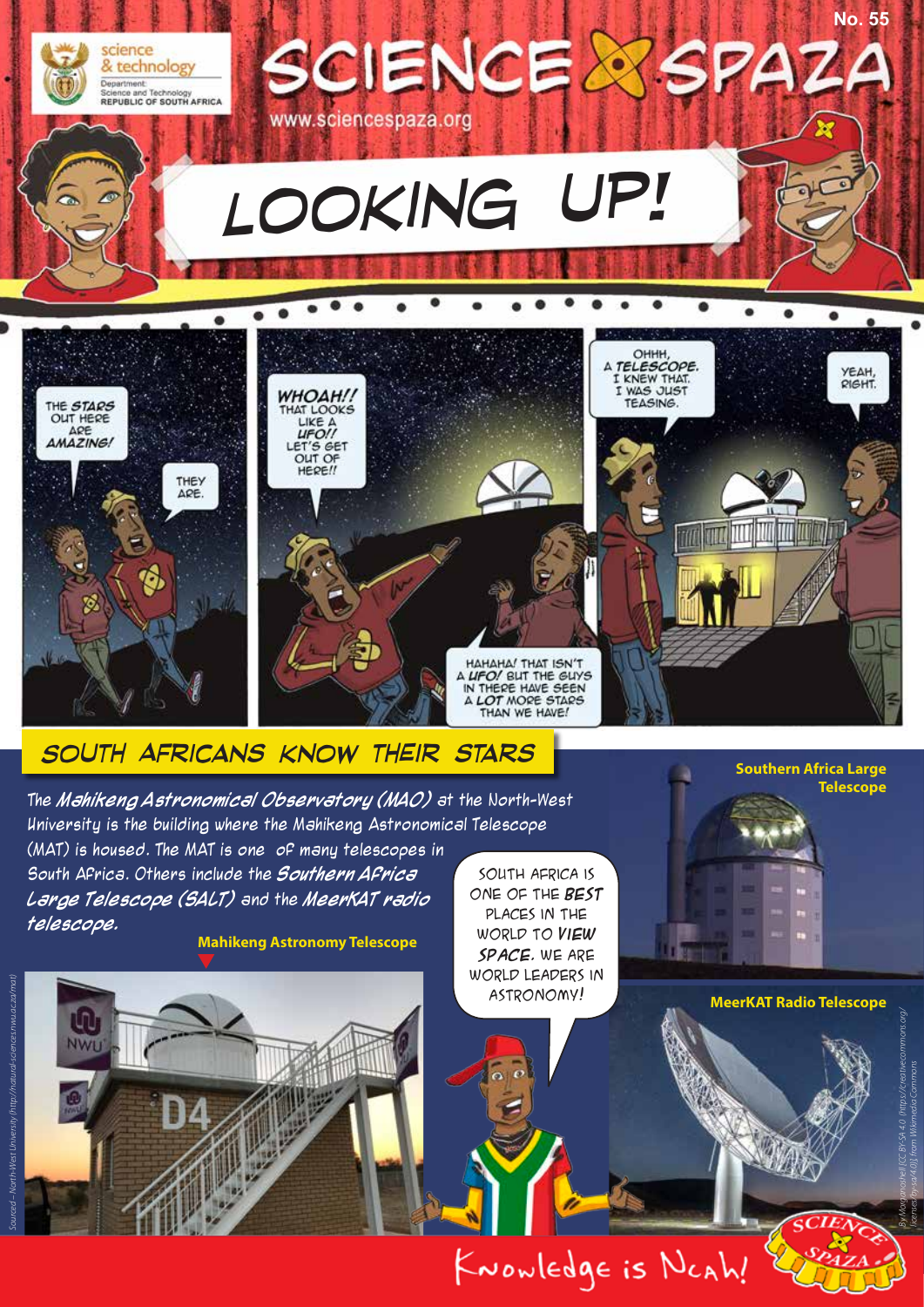## *Show me the way, stars…*

Did you know you can use the **stars** to find out where you are? In the Southern Hemisphere, we have a **constellation** (a group of stars) called the **Southern Cross** which you can use to find out where the compass point "South" is.

**MENOS** 

49424



*Draw an imaginary line in your mind from the 2 "pointer stars" in the southern cross. Then draw an imaginary line that cuts the two southern pointers in half. Where these two imaginary lines meet is called "celestial south". Now drop an imaginary line straight down to the Earth from celestial south. Where that line touches the Earth is South.*

# **1** CHOOSE A CLEAR NIGHT SO **1 1 1 1 1 FIND THE SOUTHERN CROSS - THIS** PHOTO AND ILLUSTRATION SHOWS YOU *what you are looking for.*





# *What's Happening Here?*

When looking up into the night sky you would have seen a number of different **celestial bodies.**

**Galaxies** are made of many billions of stars that are held together by common gravity. Earth is in the Milky Way Galaxy. There are many billions of galaxies in our universe. With our naked eyes we can see only the two nearest ones which are called the Large and Small Magellanic Clouds.

**Planets:** There are 8 planets that travel around our Sun in what we call the solar system. These are Mercury, Venus, Earth, Mars, Jupiter, Saturn, Uranus, and Neptune.



**The Moon:** The Moon travels around our Earth. Other planets also have moons, some having many moons!

**Stars:** The sun is our closest star, and Alpha Promixa is the next closest star to earth.



*Micke (usurped) at English Wikipedia [GFDL (http://www.gnu.org/ copyleft/fdl.html), CC-BY-SA-3.0 (http://creativecommons.org/licenses/ by-sa/3.0/) or CC BY 2.5 (https://creativecommons.org/licenses/by/2.5)],* 

*via Wikimedia Commons*

ெ

This work is licensed under the Creative Commons Attribution-NonCommercial-NoDerivatives 4.0 International License. To view a copy of this license, visit http://creativecommons.org/licenses/by-nc-nd/4.0/.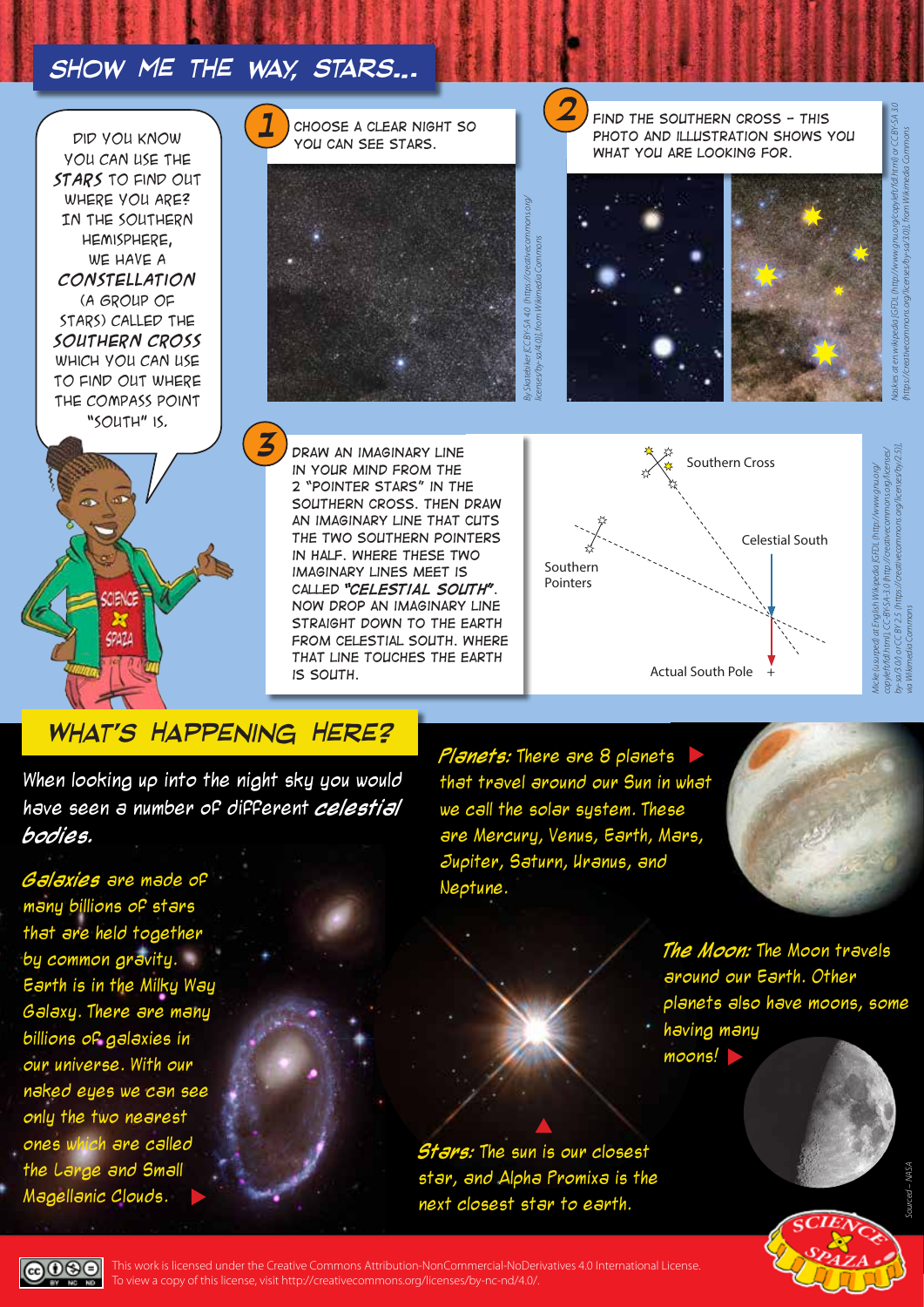# *Reach for the stars…*

The North-West University is the first historically disadvantaged university to have an astronomy observatory - the **Mahikeng Astronomical Observatory (MAO).** 

Not only is it to be used by students of the university to do **bright star research**, but it is also used to show what astronomy is all about to school children and others that have never used a telescope.





## *careers:*

Astronomers study stars, planets and other natural objects in space. They will use telescopes to get images of objects in space and then analyse them to try and understand how our universe works.

Optical engineers study and understand how light works and can be used. Telescopes "look at" light from stars, so an optical engineer has an important role in designing them.

### Telescope operators

are trained to work with, and maintain, telescopes. They make sure the telescope is viewing the correct part of the sky for the researcher.



**Olorato Mosiane** has an honours degree from the University of Cape Town in astrophysics and space science. He is now working towards his MSc Qualification at the North-West University, Mahikeng campus. His research involves using machine learning (artificial intelligence) to get clearer results from radio telescopes. He finds working in this cutting edge field of science interesting and enjoys working in this field of artificial intelligence because it has so much potential to solve other problems.



- **Grade 8: Natural Sciences** – Planet Earth and Beyond (The Solar System).
- **Grade 9: Natural Sciences** – Planet Earth and Beyond (Beyond the Solar System, Looking into space).

KNOWledge is NCAh!